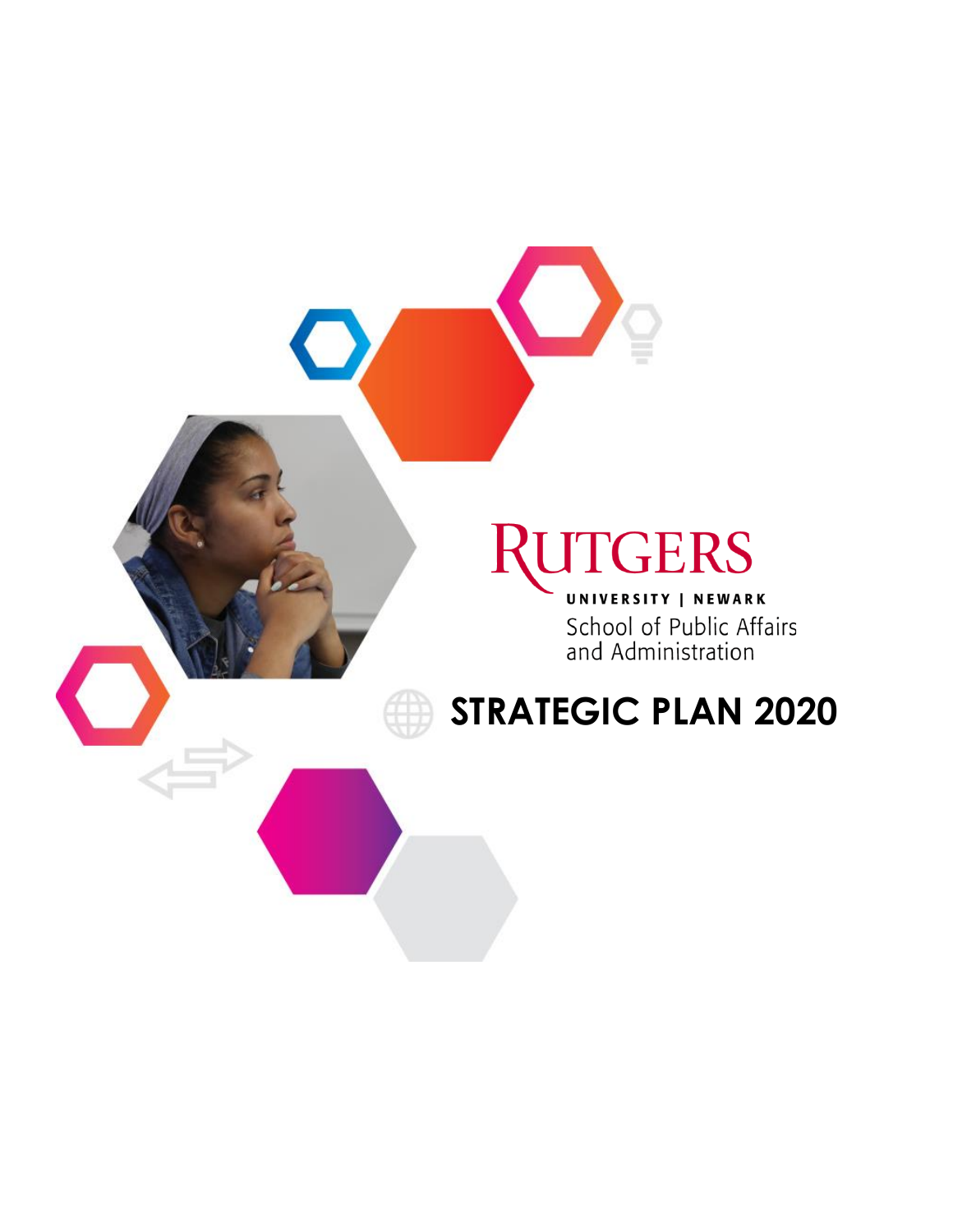### **THE SCHOOL OF PUBLIC AFFAIRS AND ADMINISTRATION 2020 STRATEGIC PLAN**

#### **Background**

The School of Public Affairs and Administration (SPAA) of Rutgers, the State University of New Jersey, Newark Campus, prepares students for careers in public service and administration, as well as in academic research and teaching. SPAA's mission (see below) is driven by the promotion of competencybased knowledge, the celebration of diversity and the advancement of the highest principles of ethics in public service. The School features innovative and comprehensive programs leading to an undergraduate BA degree in public and nonprofit administration, a Master's in Public Administration (MPA), an Executive MPA, a PhD in public administration, and various professional and graduate certificates.

Over 750 students, 25 percent of whom are international students representing more than 30 countries, are enrolled in SPAA's various educational programs. SPAA's graduates have successfully secured chief executive positions in the public and nonprofit sectors, as well as tenured track positions at colleges and universities around the world.

SPAA's twenty-eight faculty have gained international recognition in such fields as: public and nonprofit management and administration, budgeting and finance, behavioral public administration, economic development, health care policy and administration, and urban affairs. The school's faculty have gained recognition as presidents/chairs of the Conference of Minority Public Administrators, Association for Research on Nonprofit Organizations and Voluntary Action, Association for Budgeting and Financial Management, and the Public Management Research Association; editors of numerous journals (American Review of Public Administration, Journal of Public and Nonprofit Affairs, Journal of Public Management and Social Policy, and the Journal of Behavioral Public Administration); and has authored more than forty books, served as members of the National Academy of Public Administration, and won numerous awards for outstanding work in their field of study.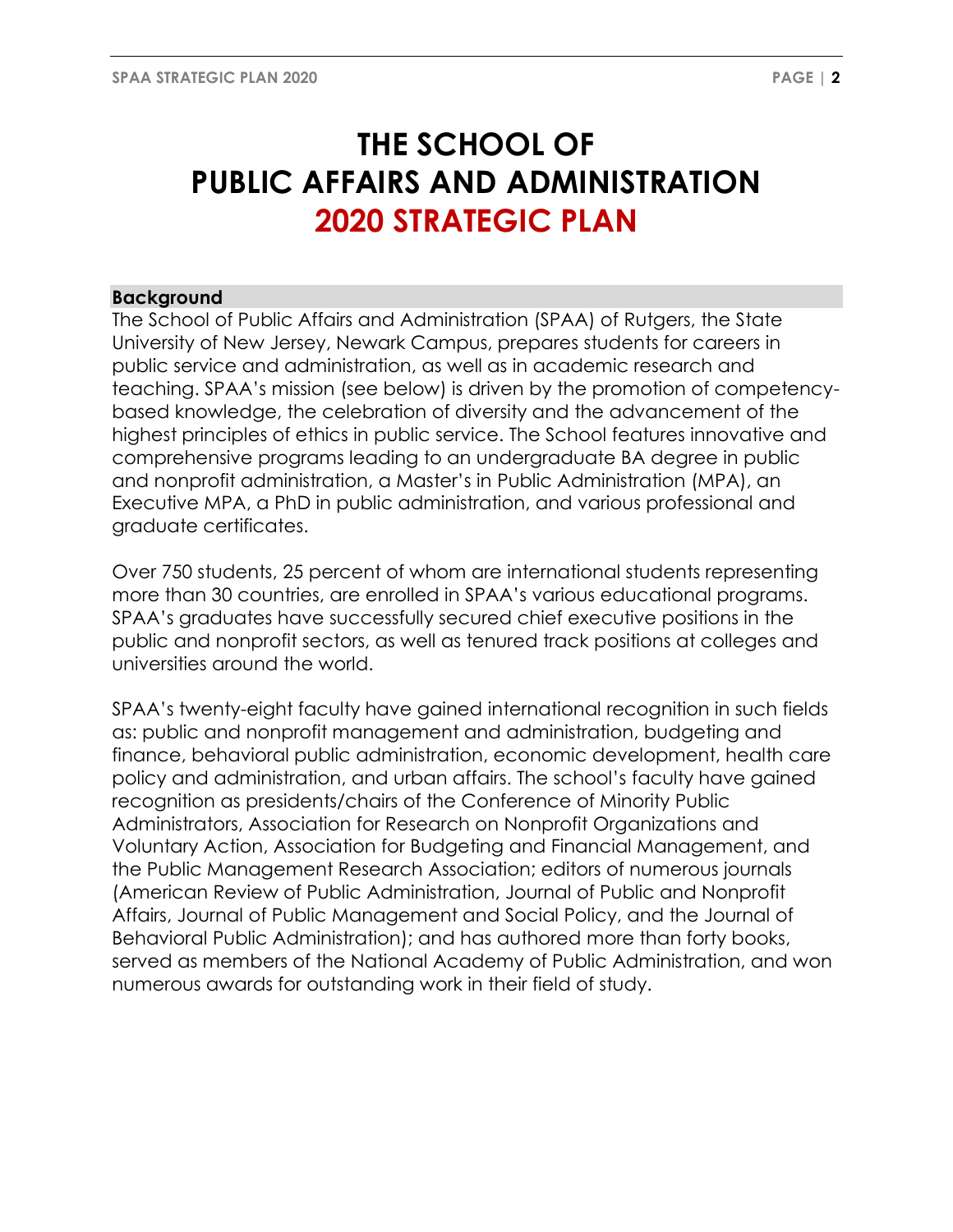#### **Strategic Planning Process**

SPAA's strategic planning process began during the Fall 2017 semester and was facilitated by the new dean. During fiscal year, 2018, the dean drafted language surrounding each of the critical areas and shared this language with an ad hoc committee of three faculty members who vetted the key areas during the Spring 2019 semester. During the Fall 2019, the dean shared the working plan with the SPAA Advisory board and MPA Alumni Board. During the summer 2019, the plan was also shared with the Executive Faculty Committee during a formal strategic planning retreat. Based on feedback from the Executive Committee, the plan was further improved and presented to all SPAA faculty and staff and discussed at the end of year faculty/staff meeting in December 2019 where additional revisions and additions were added. The draft of the plan was emailed to the faculty at the end of the Fall 2019 semester.

#### **Strategic Planning Process Milestones Fall 2017** The Dean laid out his vision for the school after consultation with the faculty, students, alumni, provost and chancellor of the university. **Summer 2018** A summary of the critical topical areas was shared with the entire faculty. **Spring 2019** The dean created an ad hoc faculty group to vet the plan and make further modifications (Thompson, Davy and Jilke). **Summer 2019** The dean held a strategic planning retreat with the SPAA Executive Committee to discuss the plan and the future of the school. **Fall 2019** The dean shared the working plan with the SPAA Advisory board and MPA Alumni Board. **Fall 2019** The final draft of the strategic plan was presented to all faculty and staff and discussed by SPAA faculty and staff at the end of semester faculty/staff meeting held in December 2019. **Spring 2020** The faculty voted to approve the topical areas in the Strategic Plan. **Fall 2020** The faculty voted and approved the entire Strategic Plan.

#### **Mission Statement**

The School of Public Affairs and Administration, through a culture of innovation based upon the values of diversity, competency, knowledge, service and ethical practice, we pursue an evidence-based approach to the effective, equitable, and accountable implementation of public policy. Distinguished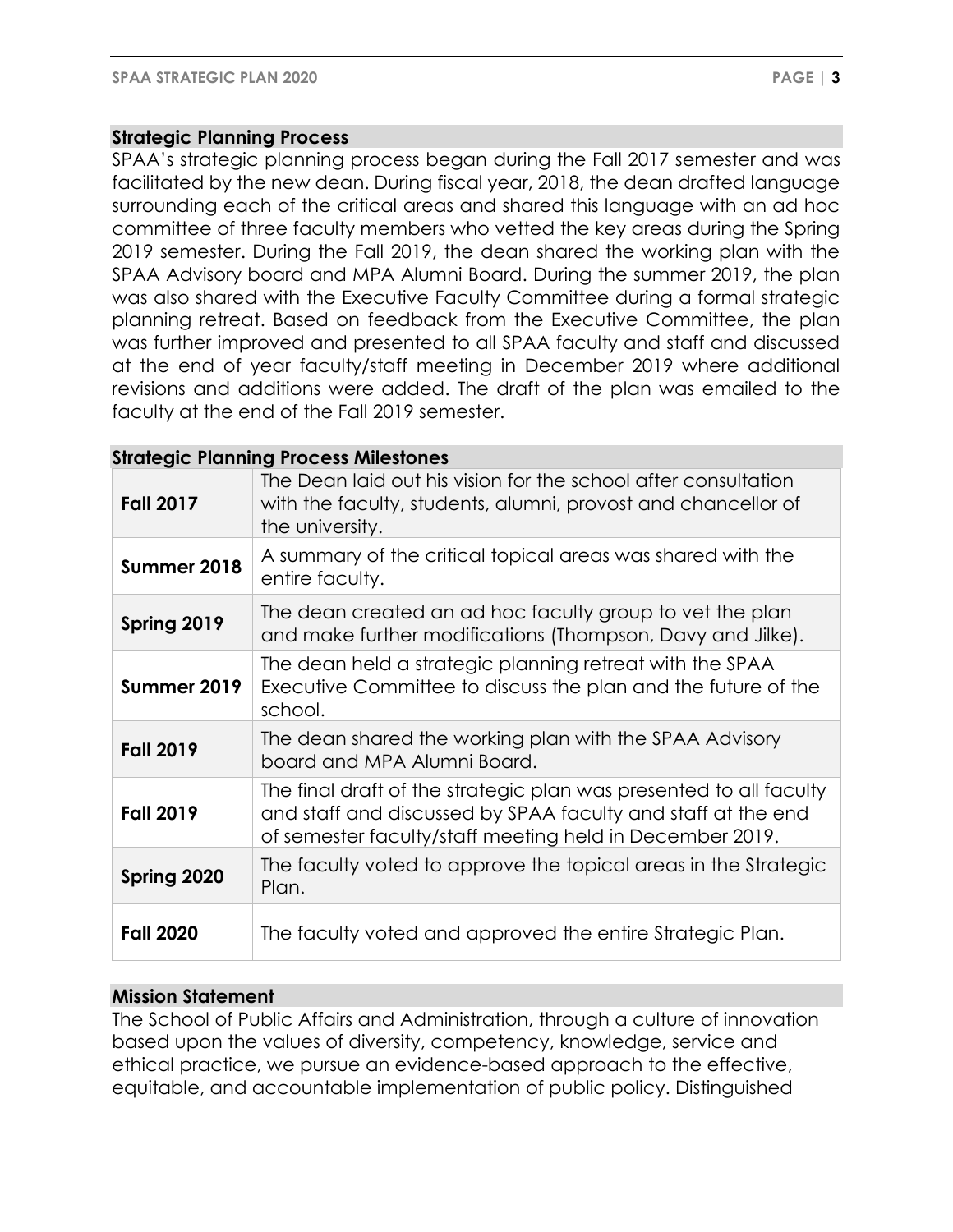academic scholars, complemented by adjunct faculty rich in relevant government and nonprofit experience, deliver a competency-based curriculum. We are dedicated to student success in applying knowledge to effective ethical public service leadership.

#### **Vision Statement**

As a highly ranked school dedicated to public service and engagement, we strive to provide our diverse student body a high quality education, produce high level scholarship in our chosen fields of scholarship, and serve our community in a thoughtful and fulfilling manner with the goal of fostering public understanding of societal issues and stimulating action for positive and ethical change.

#### **Value Statements**

| Competence       | The efficacy of our curriculum is regularly confirmed by our<br>colleagues: our MPA program is accredited by the Network of<br>Schools of Public Policy, Affairs and Administration (NASPAA); our<br>MPA graduates are placed in positions of high responsibility at the<br>federal, state and local levels; nonprofit level; private sector; and our<br>doctoral graduates are teaching and gaining tenure at more than<br>two dozen universities around the world.                                                                                                                                                                                                                                                                                            |
|------------------|-----------------------------------------------------------------------------------------------------------------------------------------------------------------------------------------------------------------------------------------------------------------------------------------------------------------------------------------------------------------------------------------------------------------------------------------------------------------------------------------------------------------------------------------------------------------------------------------------------------------------------------------------------------------------------------------------------------------------------------------------------------------|
| <b>Diversity</b> | We are proud that Rutgers University-Newark is, according to U.S.<br>News and World Report, the most diverse campus in America, and<br>that our MPA and PhD programs contribute substantially to that<br>diversity. SPAA seeks to foster diversity through faculty, research, and<br>student networks.                                                                                                                                                                                                                                                                                                                                                                                                                                                          |
| Knowledge        | Our curriculum is continually revised to reflect the changing nature<br>of the field of public administration. Specializations ensure that<br>students have access to key areas such as performance<br>management, finance and budgeting, nonprofit management, and<br>technology.                                                                                                                                                                                                                                                                                                                                                                                                                                                                              |
| <b>Service</b>   | Our faculty, alumni, and students are leaders in the Network of<br>Schools of Public Policy, Affairs, and Administration; Conference of<br>Minority Public Administrators; Association for Research on Nonprofit<br>Organizations and Voluntary Action; Association for Budgeting and<br>Financial Management; as well as local, other national and<br>international organizations. Several faculty members are fellows of<br>the National Academy of Public Administration. We have helped<br>develop the knowledge and practice of public administration<br>through the United Nations, in China, South Korea, and South Africa.<br>In New Jersey, our faculty is instrumental in assisting the city of<br>Newark and regional governments in the urban area. |
| <b>Ethics</b>    | With an emphasis on public service values and competencies for<br>effective performance, SPAA promotes accountability and<br>transparency in the public and nonprofit sectors.                                                                                                                                                                                                                                                                                                                                                                                                                                                                                                                                                                                  |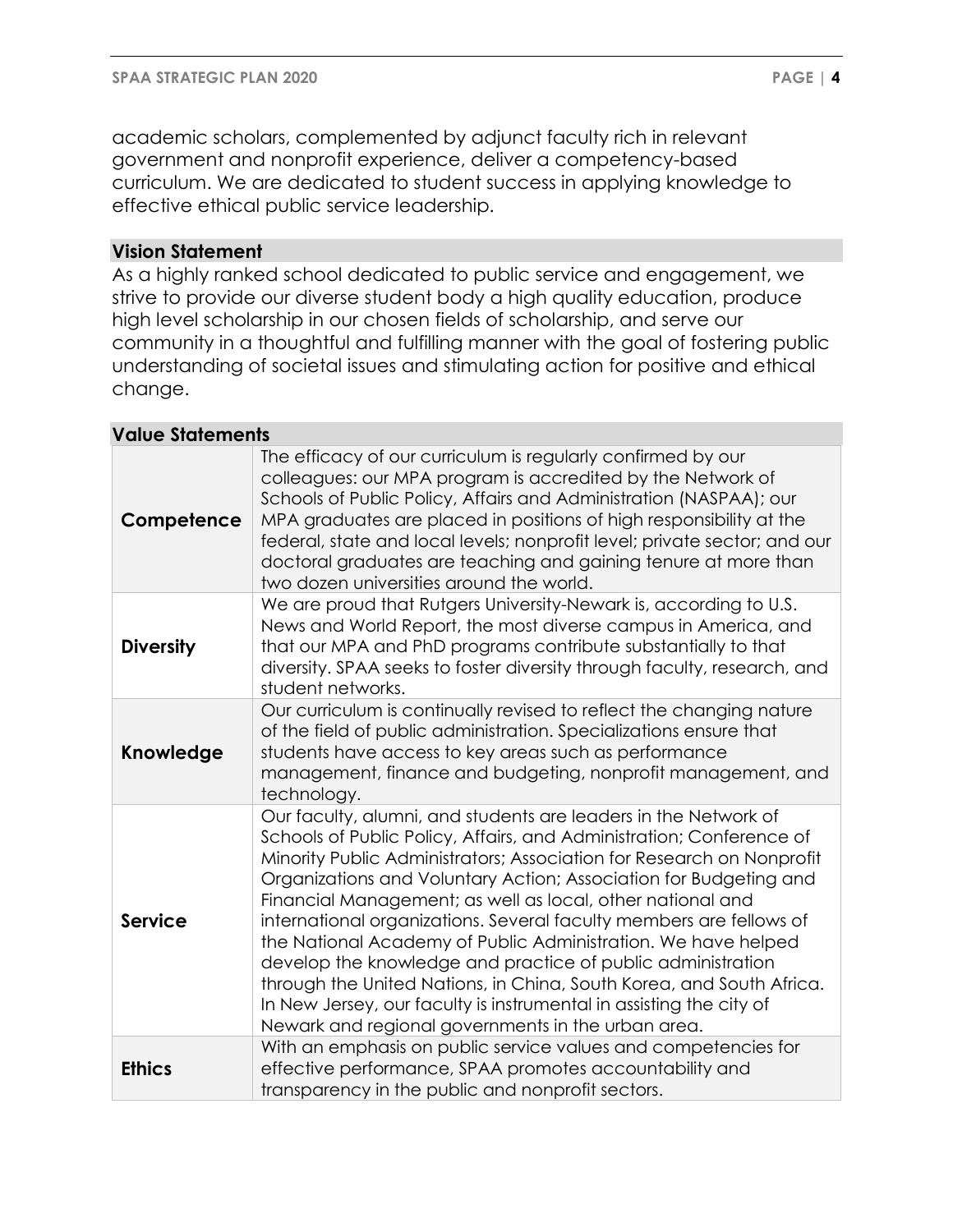#### **Strategic Directions and Initiatives**

With each of the values above taken into consideration, the plan below focuses on six strategic directions:

- 
- 
- 
- I. Enrollment II. Student Support
- III. Academic Curriculum IV. Research and Scholarship
- V. Fundraising Support VI. Community Engagement

#### **School of Public Affairs and Administration Strategic Plan**

#### **I. Enrollment**

*Strategic Direction:* SPAA is recognized as a school of choice for students interested in public service. The school is diligent and proactive in helping potential students make an informed decision about attending SPAA. Creative and innovative approaches are used to promote SPAA's programs with public school districts, community based nonprofit organizations, and public sector governments at the local, county, state, and federal levels.

#### *Goal: The School of Public Affairs and Administration (SPAA) will develop and implement strategies to increase student enrollment to a level that is commensurate with university and school resources.*

| <b>Action Step</b>                                                                                                                                                                                                      | <b>Indicators of Success</b>                                                                                                                                                                                                                                                                                                                                                                                                     |  |  |
|-------------------------------------------------------------------------------------------------------------------------------------------------------------------------------------------------------------------------|----------------------------------------------------------------------------------------------------------------------------------------------------------------------------------------------------------------------------------------------------------------------------------------------------------------------------------------------------------------------------------------------------------------------------------|--|--|
| A. BA-MPA enrollment. The school will<br>evaluate current enrollment data<br>and create a plan to recruit more<br>students that are likely to pursue<br>the MPA degree.                                                 | 1. Creation and implementation of a BA-<br>MPA student recruitment plan.<br>Increase in the number of BA and MPA<br>2.<br>students.<br>Number of MPA students re-enrolled.<br>3.<br>Number of admission agreements with<br>4.<br>community colleges.<br>Proportion of BA students who matriculate<br>5.<br>into the MPA program.<br>Proportion of accelerated program<br>6.<br>students who matriculate into the MPA<br>program. |  |  |
| B. EMPA enrollment. The school will<br>create a strategy to recruit more<br>students from local, state, federal,<br>and nonprofit organizations.<br>Specifically, we will focus our<br>efforts on entities that provide | Creation of a strategy/plan to recruit<br>1.<br>more EMPA students from local, state,<br>and nonprofit organizations.<br>Increases in the number of EMPA students<br>2.<br>from local, state, and nonprofit<br>organizations.                                                                                                                                                                                                    |  |  |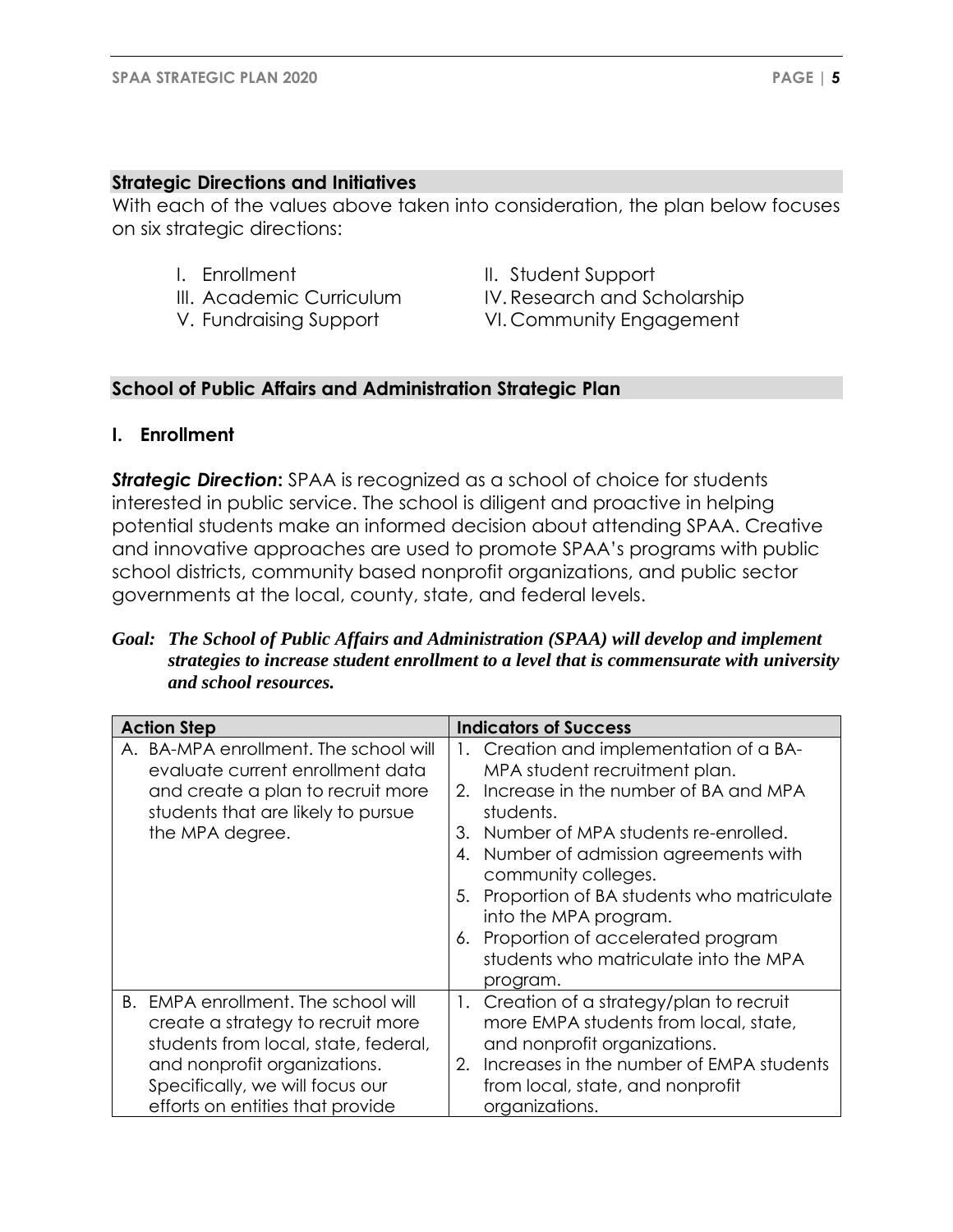| <b>Action Step</b>                    | <b>Indicators of Success</b>               |
|---------------------------------------|--------------------------------------------|
| tuition reimbursements to their       | 3. Number of multiple cohorts running      |
| employees.                            | simultaneously per fall semesters.         |
| C. PhD enrollment. SPAA will create a | Number of graduating SPAA MPA              |
| strategy to increase the number of    | students matriculating as PhD students.    |
| MPA students enrolling into the       | 2. Number of graduating SPAA MPA minority  |
| PhD program.                          | students matriculating as PhD students.    |
|                                       | 3. Percentage of diverse PhD students from |
|                                       | other institutions.                        |

#### **II. Student Support Services**

**Strategic Direction:** SPAA is proactive in providing its students with careeroriented experiential opportunities and tuition/scholarship support. The school is intentional in connecting students with mentors and leading practitioners, who provide guidance and support in pursuit of successful post-graduate careers.

*Goal: SPAA will expand its capacity to provide career-oriented experiential opportunities to BA and MPA students in public and nonprofit organizations at the local, state, national, and international levels.*

| <b>Action Step</b>                                                                                                                                    | <b>Indicators of Success</b>                                                                                                                                                                                                                                                                                                                                             |  |  |
|-------------------------------------------------------------------------------------------------------------------------------------------------------|--------------------------------------------------------------------------------------------------------------------------------------------------------------------------------------------------------------------------------------------------------------------------------------------------------------------------------------------------------------------------|--|--|
| A. SPAA will expand the use of SPAA<br>alumni serving as mentors and<br>facilitating professional<br>development programs for BA and<br>MPA students. | Number of alumni actively engaged in<br>1.<br>providing mentorships and the number<br>engaged in professional development<br>programs for BA and MPA students.<br>Number and percentage of BA and MPA<br>2.<br>students actually engaged in mentorships<br>with alumni.<br>Number of BA and MPA students<br>3.<br>participating in professional development<br>programs. |  |  |
| Through increased fundraising<br>В.<br>support, SPAA will expand the<br>number of tuition and book<br>scholarships for BA, MPA, and PhD<br>students.  | The increase in the amount of dollars<br>$\mathbf{1}_{\cdot}$<br>raised for tuition and book scholarships for<br>BA, MPA, and PhD students.<br>Increase the number and percentage of<br>2.<br>BA, MPA, PhD students receiving tuition<br>and book scholarships.<br>Number of effective and creative<br>3.<br>fundraising vehicles.                                       |  |  |
| C. Through an increase in<br>endowment support, SPAA will<br>increase the number of MPA and<br>PhD Graduate Assistantships.                           | Increase in the amount of dollars raised<br>1.<br>for endowment support.<br>Increase the number and percentage of<br>2.<br>MPA and PhD Graduate Assistantships.                                                                                                                                                                                                          |  |  |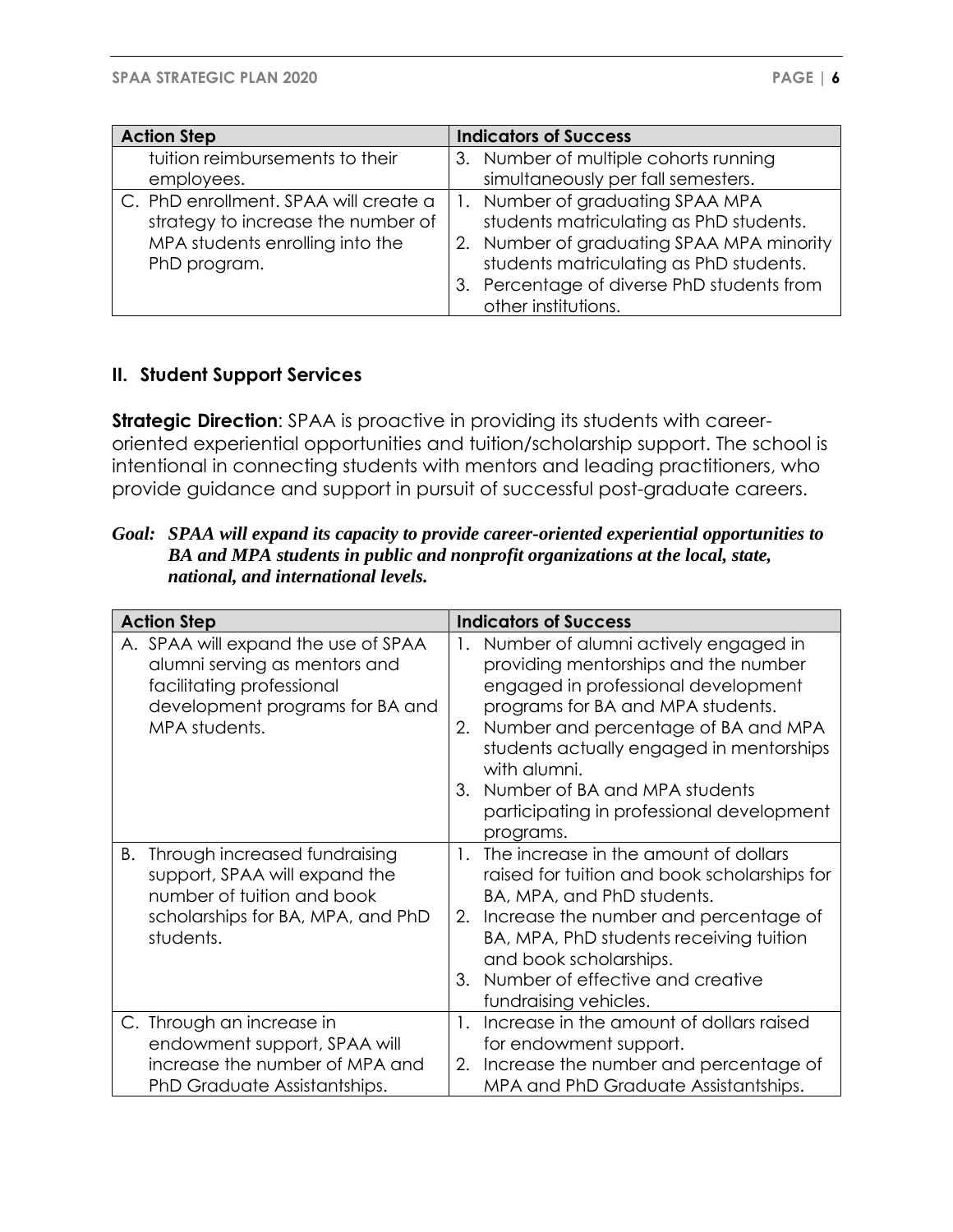| <b>Action Step</b>                                                                                                                                  | <b>Indicators of Success</b>                                                                                                                                                                                                                                                                             |
|-----------------------------------------------------------------------------------------------------------------------------------------------------|----------------------------------------------------------------------------------------------------------------------------------------------------------------------------------------------------------------------------------------------------------------------------------------------------------|
|                                                                                                                                                     | 3. Number of effective and creative<br>fundraising vehicles.                                                                                                                                                                                                                                             |
| Through increased fundraising<br>D.<br>support, SPAA will provide funding<br>to expand the number of<br>graduate students attending<br>conferences. | Increase in the amount of dollars raised<br>1.<br>for graduate students to attend<br>conferences.<br>Increase the number and percentage of<br>2.<br>graduate students receiving attending<br>conferences with SPAA financial support.<br>Number of effective and creative<br>3.<br>fundraising vehicles. |
| Design a student mentor model<br>Е.<br>where current students will assist<br>current students.                                                      | Design and implementation of a student-<br>1.<br>led mentor model.<br>Number and percentage of BA and MPA<br>2.<br>students engaged in student-to-student<br>mentorships.                                                                                                                                |
| F. Expand gender diversity and the<br>number of scholarships for students<br>participating on the debate team.                                      | Increase in the amount of dollars raised<br>$\mathbf{1}_{\cdot}$<br>for debate team scholarships.<br>Increase the number of debate team<br>2.<br>students receiving scholarship support.<br>Increase the number of women<br>3.<br>participating on the debate team.                                      |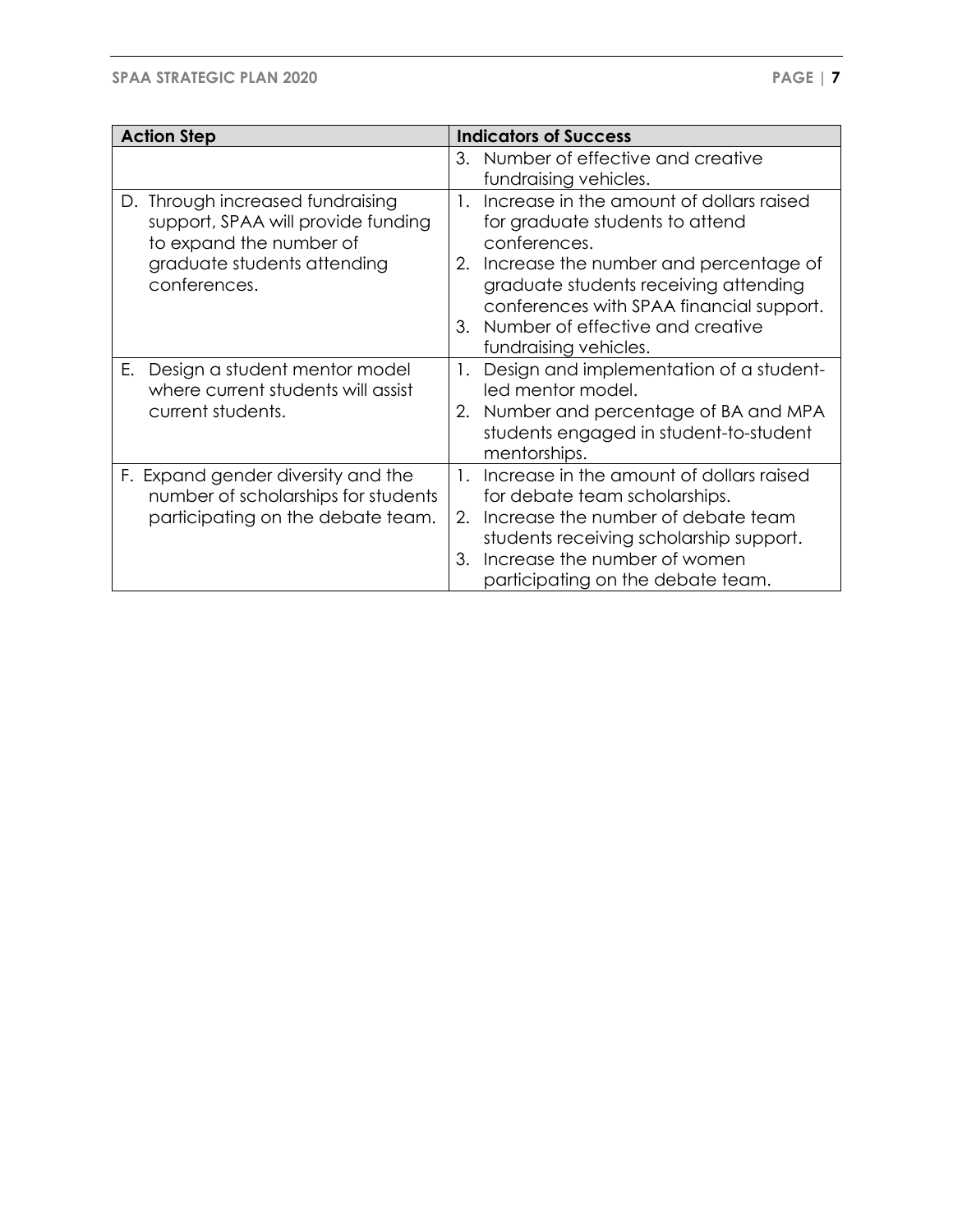#### **III. Academic Curriculum**

**Strategic Direction:** SPAA is recognized as a student-centered institution of higher education that transforms incoming students into leading academic researchers and practitioners. Students leave SPAA with the skills required to be highly successful in their career of choice*.*

| Goal: SPAA will ensure that all of its academic programs remain viable and salient in the |
|-------------------------------------------------------------------------------------------|
| community and the job market.                                                             |

| <b>Action Step</b>                                                                                                                                                                                                                                                         | <b>Indicators of Success</b>                                                                                                                                                                                                                                                                                                   |
|----------------------------------------------------------------------------------------------------------------------------------------------------------------------------------------------------------------------------------------------------------------------------|--------------------------------------------------------------------------------------------------------------------------------------------------------------------------------------------------------------------------------------------------------------------------------------------------------------------------------|
| A. SPAA will evaluate and make<br>improvements (where necessary)<br>to the curricula for its BA, MPA,<br>EMPA and PhD programs. This<br>includes an evaluation of course<br>names and description, courses<br>offered and concentrations.                                  | Development of a plan to evaluate the<br>BA, MPA, EMPA, and PhD programs.<br>Completion of an evaluation of the BA,<br>2.<br>MPA, EMPA, and PhD course names and<br>their descriptions and make<br>recommendations for improvement.<br>Completion of an evaluation of MPA<br>3.<br>concentrations and make<br>recommendations. |
| SPAA will evaluate all certificate<br>В.<br>and training programs to<br>determine their continued utility<br>and expand educational program<br>offerings, certificates, and<br>trainings. SPAA will investigate and<br>if necessary, expand certificates<br>and trainings. | Development of a plan to evaluate<br>1.<br>certificates and training programs.<br>Completion of an evaluation of the<br>2.<br>certificates and trainings and make<br>recommendations for improvement.                                                                                                                          |
| C. SPAA will expand on-line course<br>offerings commensurate with<br>increased demand and<br>enrollment.                                                                                                                                                                   | Expand the proportion of on-line course<br>1.<br>modalities.<br>Expand on-line opportunities in<br>2.<br>relationship to demand and enrollment.                                                                                                                                                                                |
| D. SPAA will create a math lab for<br>students enrolled in economics<br>and statistics courses.                                                                                                                                                                            | 1.<br>Creation of a math lab for students taking<br>economics and statistics courses.<br>Number of students who participate in<br>2.<br>the math lab.<br>Increase the number of contact hours<br>3.<br>performed online.<br>Increase the number of contact hours<br>4.<br>performed in person.                                 |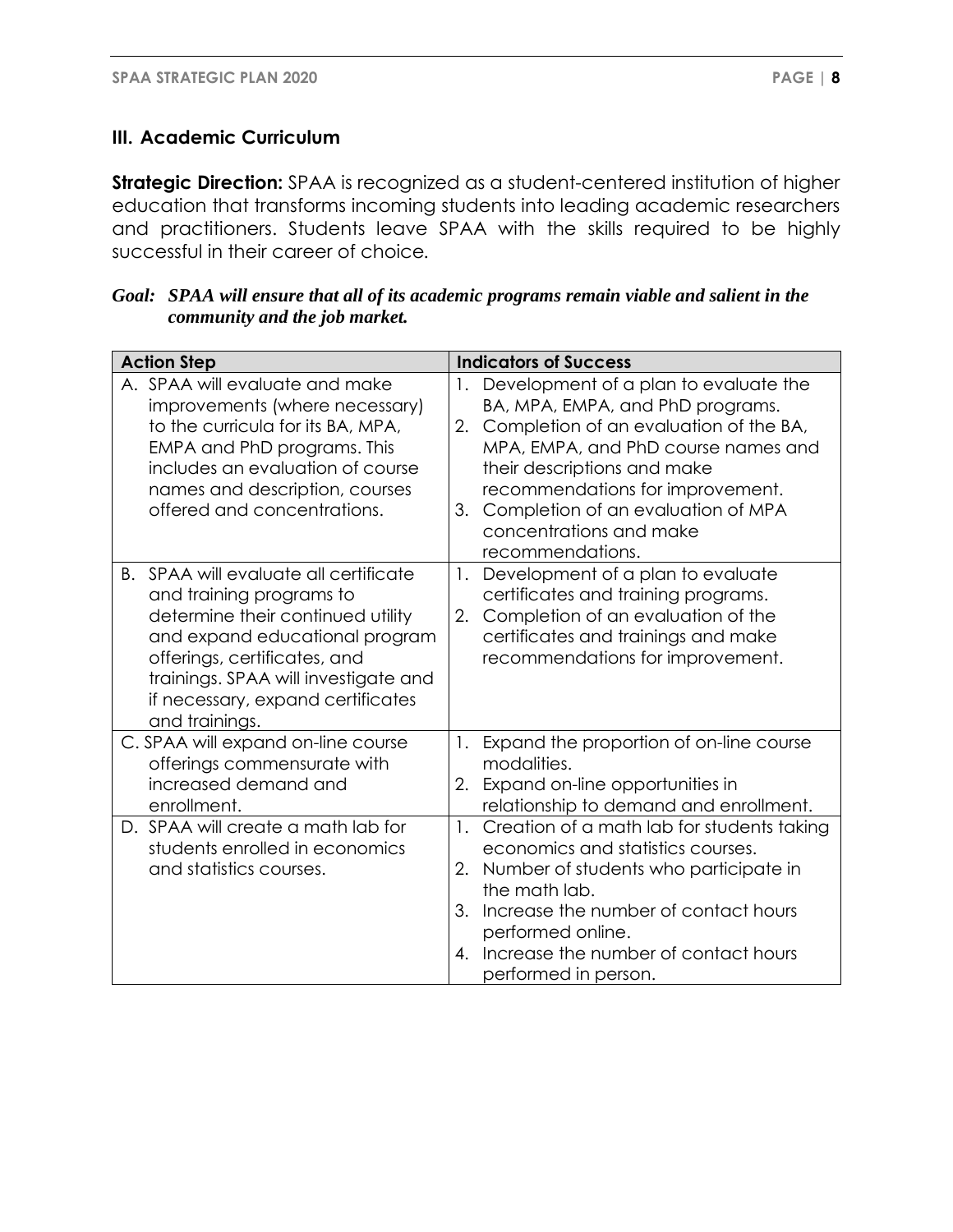#### **IV. Research and Scholarship**

**Strategic Direction:** As a university that values high quality research, we strive to encourage and facilitate cutting edge research and scholarship from students and faculty. In addition, we actively support grant writing and other activities that increase our visibility and opportunities to generate revenue.

| Goal: SPAA will encourage and support research and scholarship in the field of public |
|---------------------------------------------------------------------------------------|
| affairs and administration.                                                           |

| <b>Action Step</b>                                                                                                                                              | <b>Indicators of Success</b>                                                                                                                                                                                                                                                                                                                                                                                                                                                                                                                                                                                                                            |
|-----------------------------------------------------------------------------------------------------------------------------------------------------------------|---------------------------------------------------------------------------------------------------------------------------------------------------------------------------------------------------------------------------------------------------------------------------------------------------------------------------------------------------------------------------------------------------------------------------------------------------------------------------------------------------------------------------------------------------------------------------------------------------------------------------------------------------------|
| A. SPAA will foster an academic<br>culture and a work environment<br>that promotes faculty research<br>and scholarship that leads to<br>tenure and promotion.   | 1. Percentage of untenured, tenure track<br>faculty assigned a tenured track faculty<br>mentor.<br>Number of opportunities untenured,<br>2.<br>tenure track faculty have to present their<br>research projects in professional settings.<br>Number and percentage of faculty<br>3.<br>successfully tenured and promoted.<br>Number and percentage of faculty<br>4.<br>actively engaged in research and<br>scholarship, which results in the<br>production of tangible outputs.<br>Number and percentage of faculty<br>5.<br>actively involved in community engaged<br>research and scholarship, which results in<br>the production of tangible outputs. |
| SPAA will attract and train highly<br>В.<br>qualified and diverse PhD students<br>to become the next generation of<br>scholars and researchers in the<br>field. | Number of PhD applications.<br>1.<br>Number and percentage of admitted<br>2.<br>and attending PhD applicants.<br>Within the framework of a merit-based<br>3.<br>selection process, maintain a balanced<br>ratio of domestic and international<br>students, male and female students, and<br>African American and Hispanic students.                                                                                                                                                                                                                                                                                                                     |
| C. SPAA seeks to provide<br>opportunities for its diverse BA and<br>MPA students to become involved<br>in research activities.                                  | Number and percentage of BA and MPA<br>$\mathbf{1}$ .<br>students actively engaged in research<br>activities with faculty.<br>Number and percentage of faculty<br>2.<br>having a student engaged in research.<br>Increase in amount of financial resources<br>3.<br>for students to become actively involved<br>in research activities.                                                                                                                                                                                                                                                                                                                 |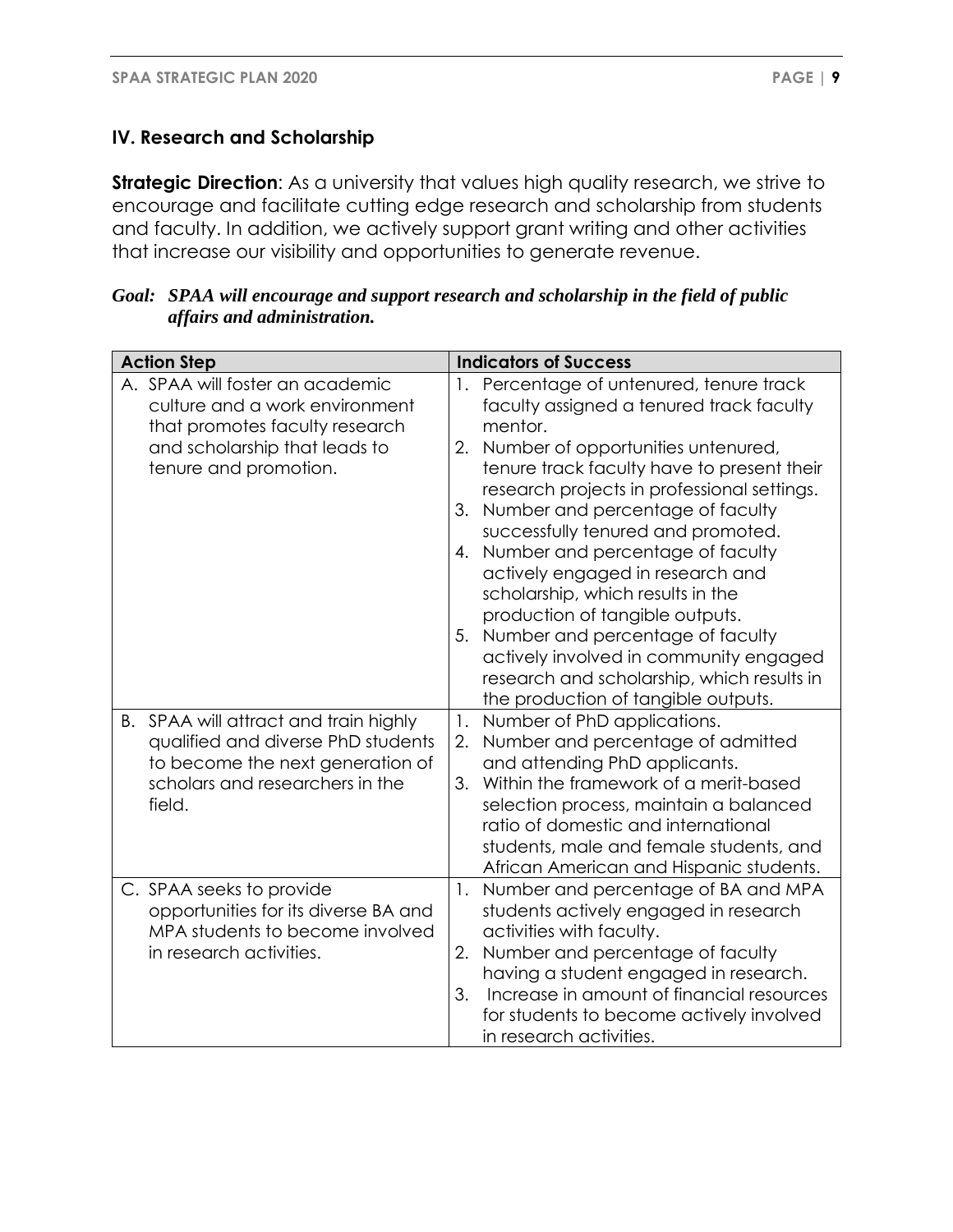| <b>Action Step</b>                                                                                                                                                | <b>Indicators of Success</b>                                                                                                                                                                                                                                                                                                                |
|-------------------------------------------------------------------------------------------------------------------------------------------------------------------|---------------------------------------------------------------------------------------------------------------------------------------------------------------------------------------------------------------------------------------------------------------------------------------------------------------------------------------------|
| D. SPAA will encourage and provide<br>assistance to faculty seeking<br>external funding to support<br>research, student programs, or<br>other academic endeavors. | Number of times SPAA actively assists<br>faculty in securing external funding for<br>research, student programs, or other<br>academic activities.<br>Increase in the amount of SPAA resources<br>2.<br>provided to faculty annually for ongoing<br>research and publication; increase the<br>number of internal research grants<br>awarded. |

#### **V. Fundraising Support**

**Strategic Direction:** Sustainable resources that support new and innovative programs and research, faculty, students, facilities and technology fuel SPAA's success. SPAA's endowment resources support faculty positions, as well as the school's PhD., MPA, EMPA, and BA students with financial assistance. SPAA's capacity for attracting endowment funds fosters and sustains positive and continuous transformative value in applying state-of-the-art technology in the classroom environment and supporting high quality teaching, learning and research. SPAA has a diversified portfolio of financial resources from tuitions, grants, contracts, and endowments.

|  |  |  |  |  | Goal: SPAA will increase fundraising and endowment support. |
|--|--|--|--|--|-------------------------------------------------------------|
|--|--|--|--|--|-------------------------------------------------------------|

| <b>Action Step</b>                                                                                                                                                                                                                            | <b>Indicators of Success</b>                                                                                                                                                                                                                                                                                                  |
|-----------------------------------------------------------------------------------------------------------------------------------------------------------------------------------------------------------------------------------------------|-------------------------------------------------------------------------------------------------------------------------------------------------------------------------------------------------------------------------------------------------------------------------------------------------------------------------------|
| A. Through increased fundraising<br>support, SPAA seeks funds to<br>create faculty endowments in<br>public management, nonprofit<br>administration, behavioral public<br>administration, and health policy.                                   | Create faculty endowments in public<br>management, nonprofit administration,<br>behavioral public administration and<br>health policy.<br>Increase the amount of endowment<br>2.<br>funding.                                                                                                                                  |
| Through increased fundraising<br>В.<br>support, SPAA will expand the<br>number of scholarships (books,<br>tuition, graduate assistantships,<br>conference attendance, debate<br>team, internships, and study<br>abroad) for all out students. | Increase the number of students receiving<br>1.<br>scholarships in each of the following<br>categories: books, tuition, graduate<br>assistantships, conference attendance,<br>debate team, and internships and study<br>abroad.<br>Increase the amount of dollars raised to<br>2.<br>support students receiving scholarships. |
| C. SPAA will seek outside funding<br>support to extend the research of<br>its centers.                                                                                                                                                        | Increase the number of applications for<br>1.<br>research funding.<br>Increase the amount of dollars awarded<br>2.<br>for research.                                                                                                                                                                                           |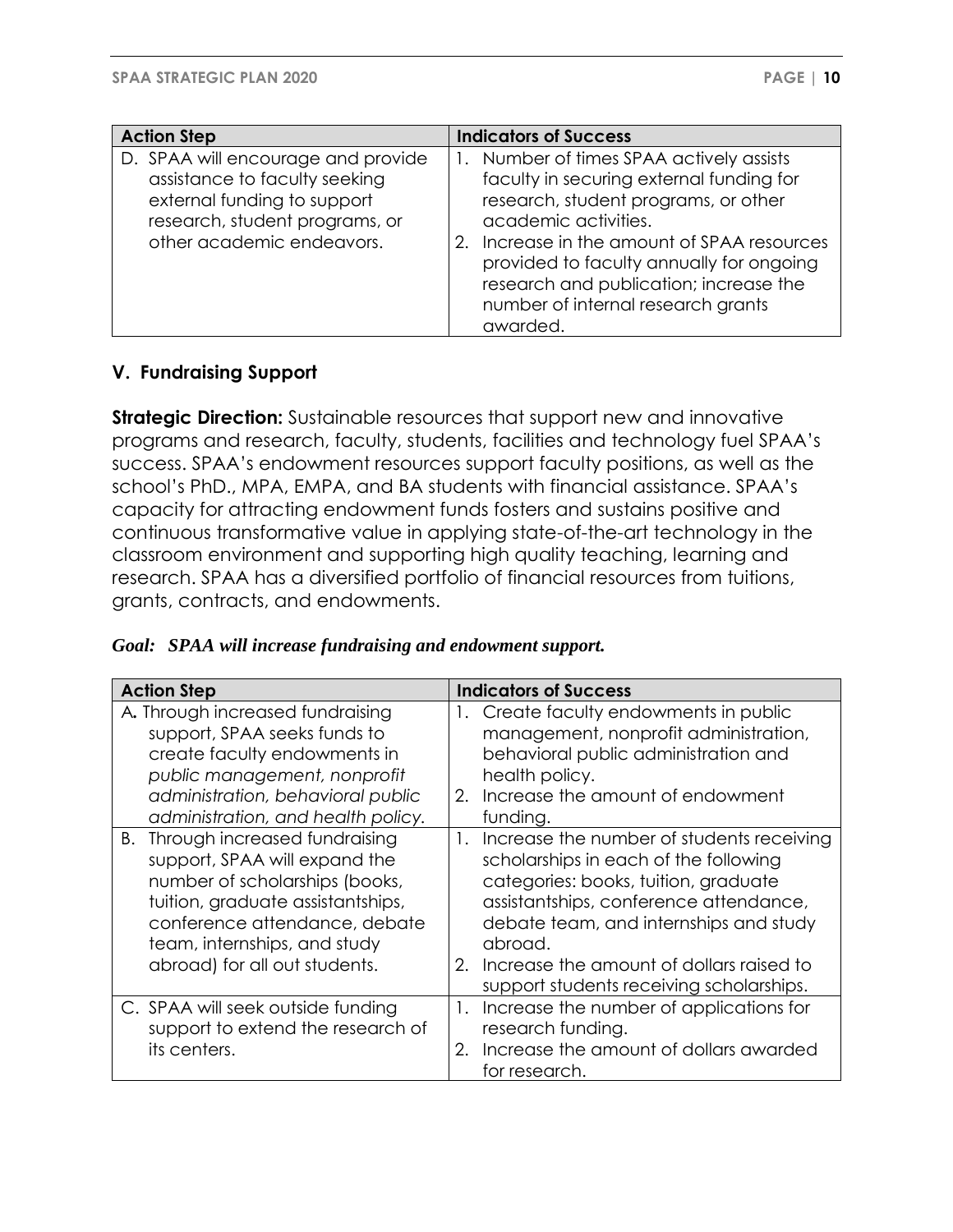| <b>Action Step</b> | <b>Indicators of Success</b>              |
|--------------------|-------------------------------------------|
|                    | 13. Amount of increased donations to SPAA |
|                    | (Total Net Income)                        |
|                    | 4. Number of volunteer donors to SPAA.    |

#### **VI. Community Engagement**

**Strategic Direction** SPAA is well known for the scope and breadth of its engagement of partners, which supports its mission. The school serves as an invaluable resource for local, state, national and international public sector and nonprofit organizations in addressing the public service issues and challenges they face.

#### *Goal: SPAA will develop and expand its community engagement activities in assisting the governmental and nonprofit agencies of the Greater Newark area with its capacity to effectively address local problems and issues.*

| <b>Action Step</b>                                                                                                                                                                                                                                                   | <b>Indicators of Success</b>                                                                                                                                                                                                                                                                                                                                                                                                                     |
|----------------------------------------------------------------------------------------------------------------------------------------------------------------------------------------------------------------------------------------------------------------------|--------------------------------------------------------------------------------------------------------------------------------------------------------------------------------------------------------------------------------------------------------------------------------------------------------------------------------------------------------------------------------------------------------------------------------------------------|
| A. Through increased fundraising<br>support, SPAA will increase funding<br>for student internships for BA<br>students.                                                                                                                                               | Amount of funding provided to support<br>1.<br>student placements in quality<br>virtual/remote and in-person internships.<br>Number of contacts made with<br>2.<br>organizations to place BA and MPA<br>students in quality virtual/remote and in-<br>person internships.<br>Number of BA student placements in<br>3.<br>quality virtual/remote internships.<br>Number of MPA student placements in<br>4.<br>quality virtual/remote internships. |
| Create the SPAA ambassador<br>B.<br>program, which will allow<br>undergraduate and graduate<br>students to take on leadership<br>roles in the school. This includes,<br>but is not limited to recruitment,<br>community engagement, and<br>SPAA events.              | Creation of the SPAA ambassador<br>1.<br>program.<br>Number of SPAA student ambassadors<br>2.<br>appointed.                                                                                                                                                                                                                                                                                                                                      |
| C. SPAA will create mechanisms to<br>collaborate with local agencies<br>and community-based<br>organizations by providing<br>organizational and personnel<br>infrastructure through faculty<br>expertise and service learning<br>internship-employment<br>placement. | Number of public sector/nonprofit<br>1.<br>agencies engaged as part of a<br>collaborative enterprise for supporting<br>service learning placements and<br>employment opportunities for students.<br>Number of students placed in service<br>2.<br>learning placements with agencies,<br>which are part of the collaborative.                                                                                                                     |